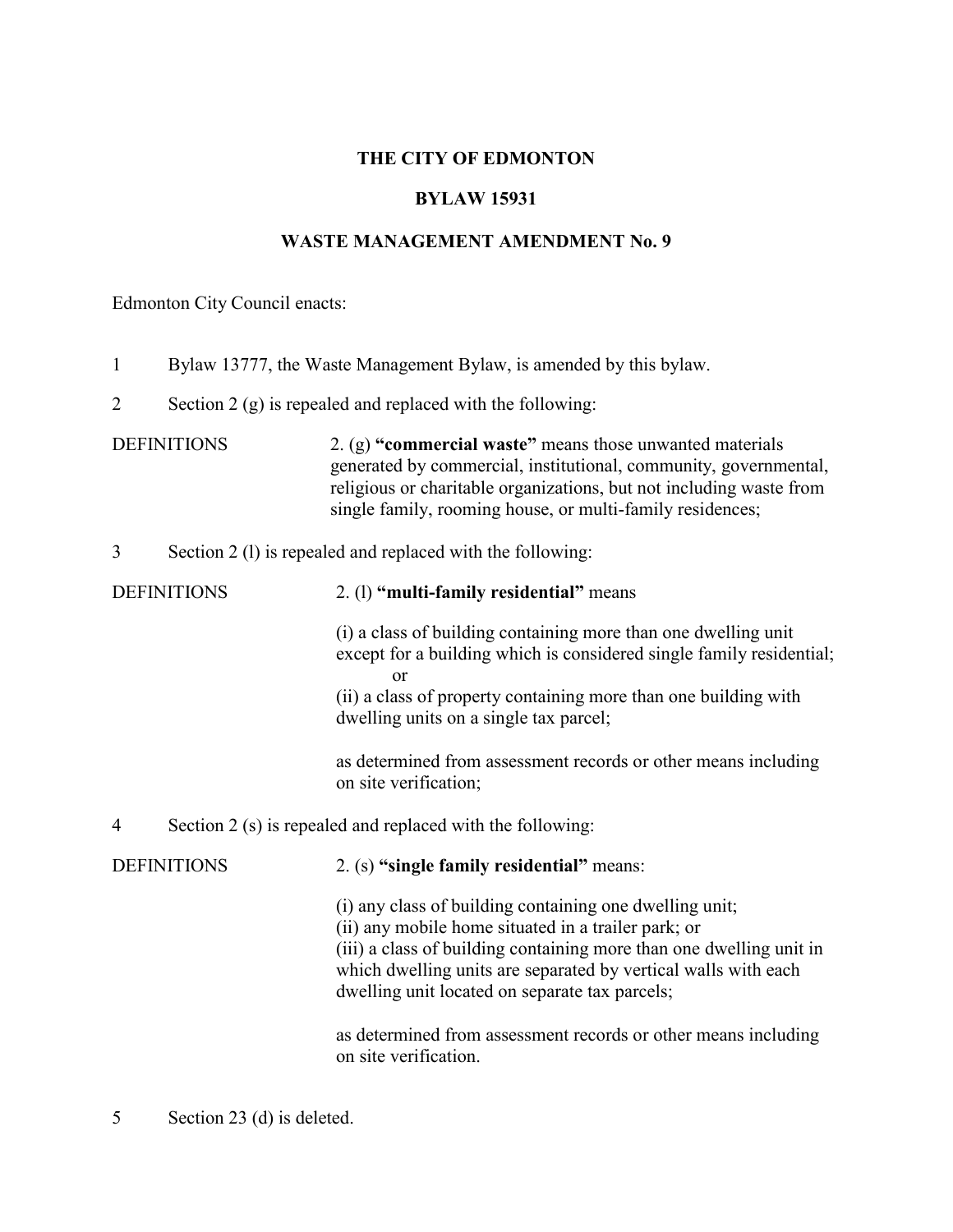#### Bylaw **15931** Page 2 of 5

- 6 That effective January 1, 2012, Schedule A Waste Service Fees and Rates is repealed and replaced with the attached Schedule A – Waste Service Fees and Rates.
- 7 This bylaw takes effect January 1, 2012.

Read a first time

Read a second time

Read a third time

SIGNED AND PASSED

THE CITY OF EDMONTON

 $\overline{a}$ MAYOR

 $\overline{a}$ CITY CLERK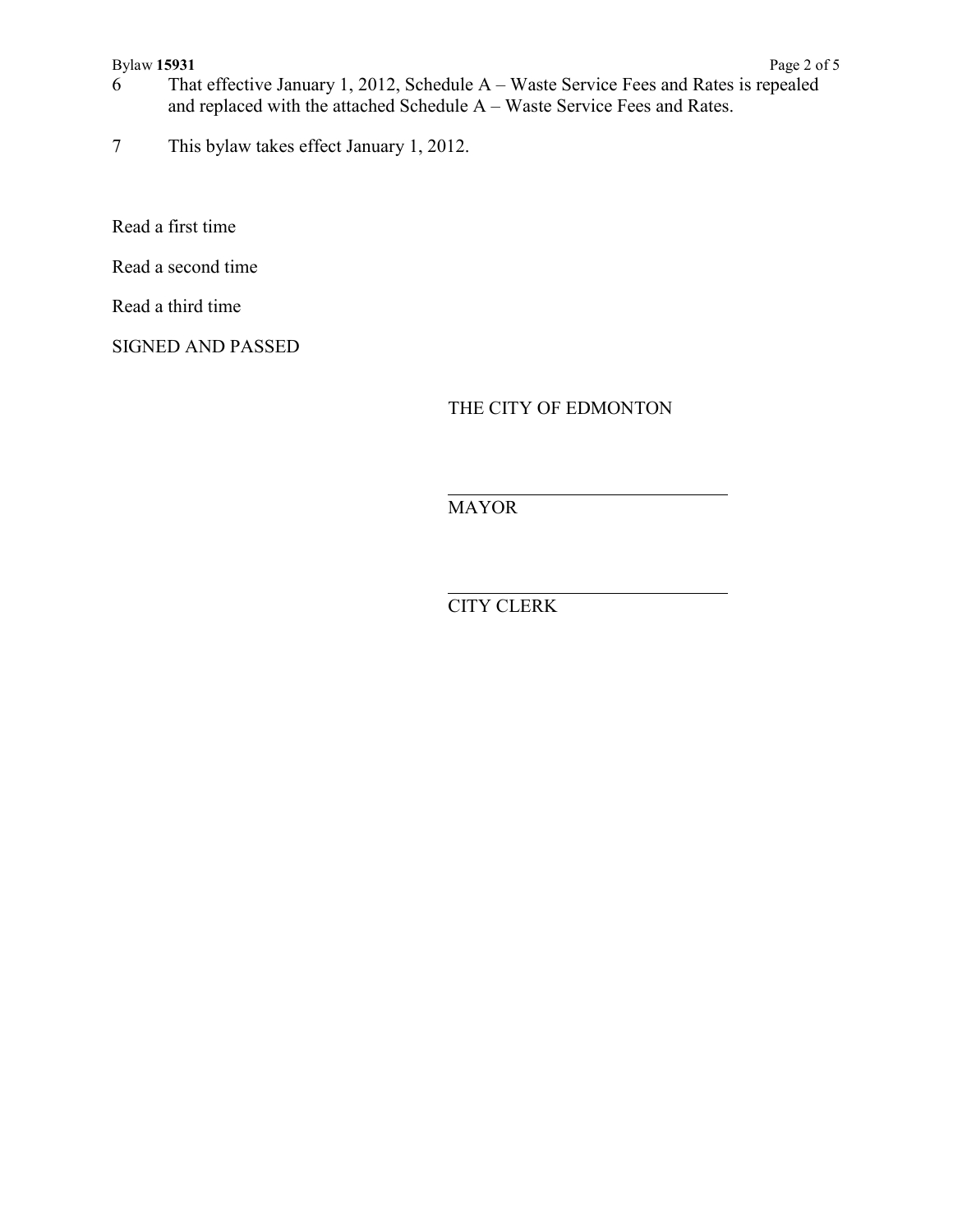### **SCHEDULE A – WASTE SERVICE FEES AND RATES**

#### **Waste Service Fee (Residential)**

All residential customers shall pay a waste service fee based upon the following residential building classification:

| Type of Dwelling | Monthly Waste Service Fee |
|------------------|---------------------------|
|                  |                           |
|                  |                           |
|                  |                           |

#### **Eco Station Disposal Rates**

| $\bullet$ |                                                                                                                                                                       |  |
|-----------|-----------------------------------------------------------------------------------------------------------------------------------------------------------------------|--|
|           | • Televisions, computers, monitors, keyboards and associated cables No Charge                                                                                         |  |
|           |                                                                                                                                                                       |  |
|           | • Large individual waste items (including mattresses and box springs, freezers, refrigerators,                                                                        |  |
| $\bullet$ |                                                                                                                                                                       |  |
| $\bullet$ |                                                                                                                                                                       |  |
| $\bullet$ | Vehicle Loads of Refuse or Mixed Waste:                                                                                                                               |  |
|           | - pickup truck, van or utility trailer equivalent to level 1/2 ton \$35 per load<br>- pickup truck, van or utility trailer equivalent to heaping 1/2 ton\$45 per load |  |

Notes:

Loads shall be as described above or reference may be made to picture display at the Eco Station for further clarification. Vehicle size will be limited to 1 tonne loads. The maximum trailer length will be limited to three meters. Vehicles with loads greater than 1 tonne will be redirected to the landfill.

Only tires managed under the Provincial tire management program will be accepted.

The City Manager shall have full discretion as to the classification and acceptability of any material presented at the Eco Station.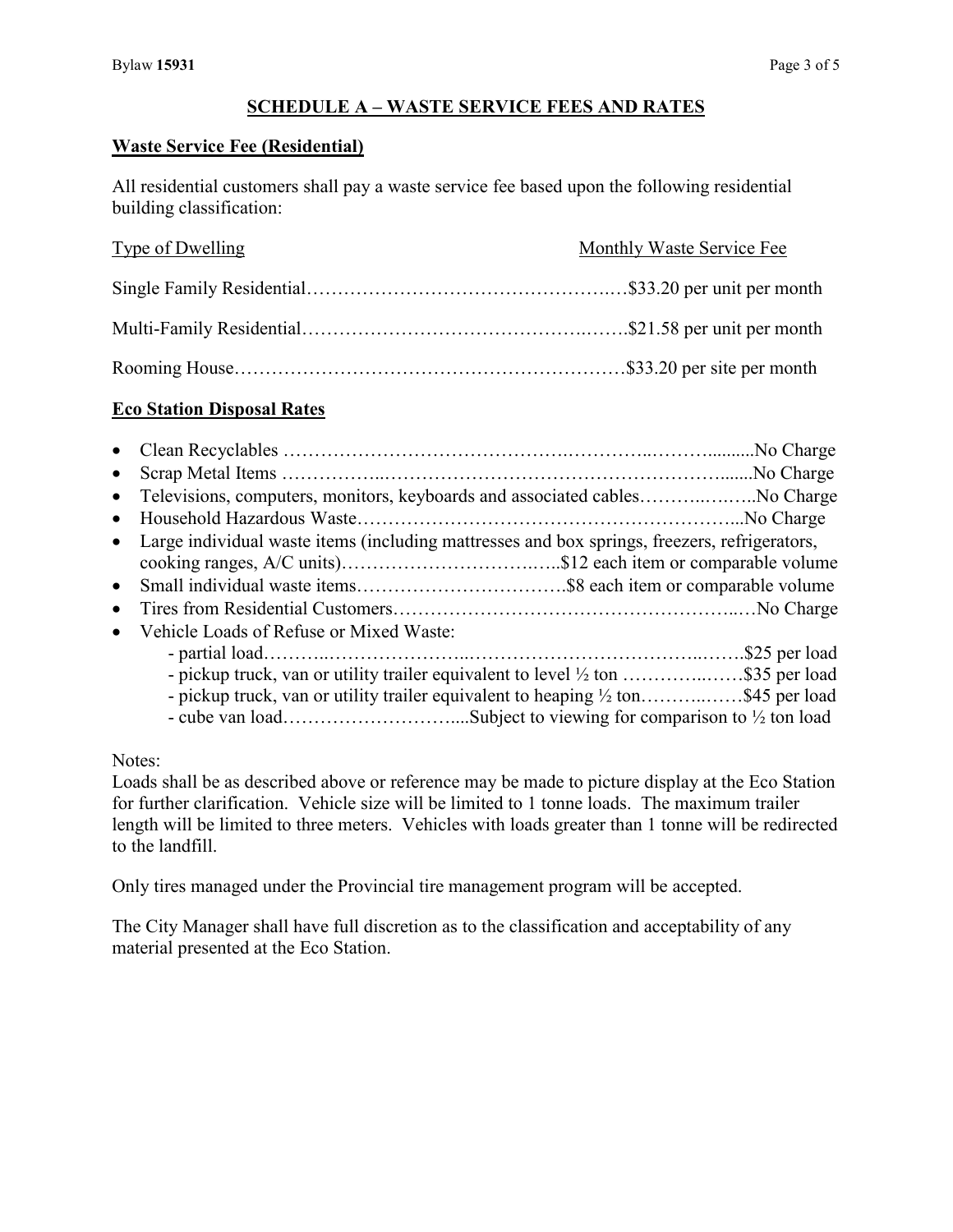## **Edmonton Waste Management Centre Disposal Rates**

|           | Special Handling.                                                                |                       |
|-----------|----------------------------------------------------------------------------------|-----------------------|
| $\bullet$ | Tires not managed under the Provincial tire management program\$100.00 per tonne |                       |
| $\bullet$ |                                                                                  |                       |
| $\bullet$ |                                                                                  |                       |
| $\bullet$ |                                                                                  |                       |
| $\bullet$ | Tires managed under the Provincial tire management programNo Charge              |                       |
| $\bullet$ | Mixed Construction, Renovation and Demolition Waste\$60.00 per tonne             |                       |
| $\bullet$ | Clean and segregated Brush and Trees with no/minimal root soilNo Charge          |                       |
| $\bullet$ |                                                                                  |                       |
|           |                                                                                  |                       |
|           |                                                                                  |                       |
| $\bullet$ | Clean, segregated, unpainted and untreated Dimensional Lumber,                   |                       |
|           |                                                                                  | $.$ \$40.00 per tonne |
| $\bullet$ |                                                                                  |                       |
| $\bullet$ |                                                                                  |                       |
| $\bullet$ | Minimum charge per load:                                                         |                       |
|           |                                                                                  | \$17.00               |
|           |                                                                                  |                       |
|           |                                                                                  |                       |
|           | - All other Material Types (except no charge material)\$17.00                    |                       |

There shall be a minimum charge of \$50.00 per month payable by any customer who has arranged for monthly billing. The minimum charge will only apply when this service is used. Customers with overdue accounts may be refused entry until outstanding invoices are paid.

Monthly charge bills paid after the overdue date are subject to a 2.5% penalty, calculated on the amount of the current items.

All out of city residential waste delivered by commercial vehicles will be charged at the Commercially Hauled Refuse rate, except for residential waste delivered on behalf of another jurisdiction covered under special agreement with the City.

Soil will be accepted at no charge if deemed to be operationally useful by the City Manager. The City Manager may limit the amount of soil that will be accepted from any one hauler or account holder in any month where such soil delivery has a negative impact on operations. If a limit is applied, the hauler or account holder will have the option of delivering larger amounts of soil charged at the Commercially Hauled Refuse rate listed above. Soil with excess moisture (failing paint filter test) is considered liquid waste and will not be accepted. Chemical analyses are required for all contaminated soils.

Mixed Construction, Renovation and Demolition waste will be accepted if the material is deemed by the City Manager to be suitable for processing as recoverable items. If the mixed load is not deemed suitable for recovery, the hauler or account holder will be charged the posted